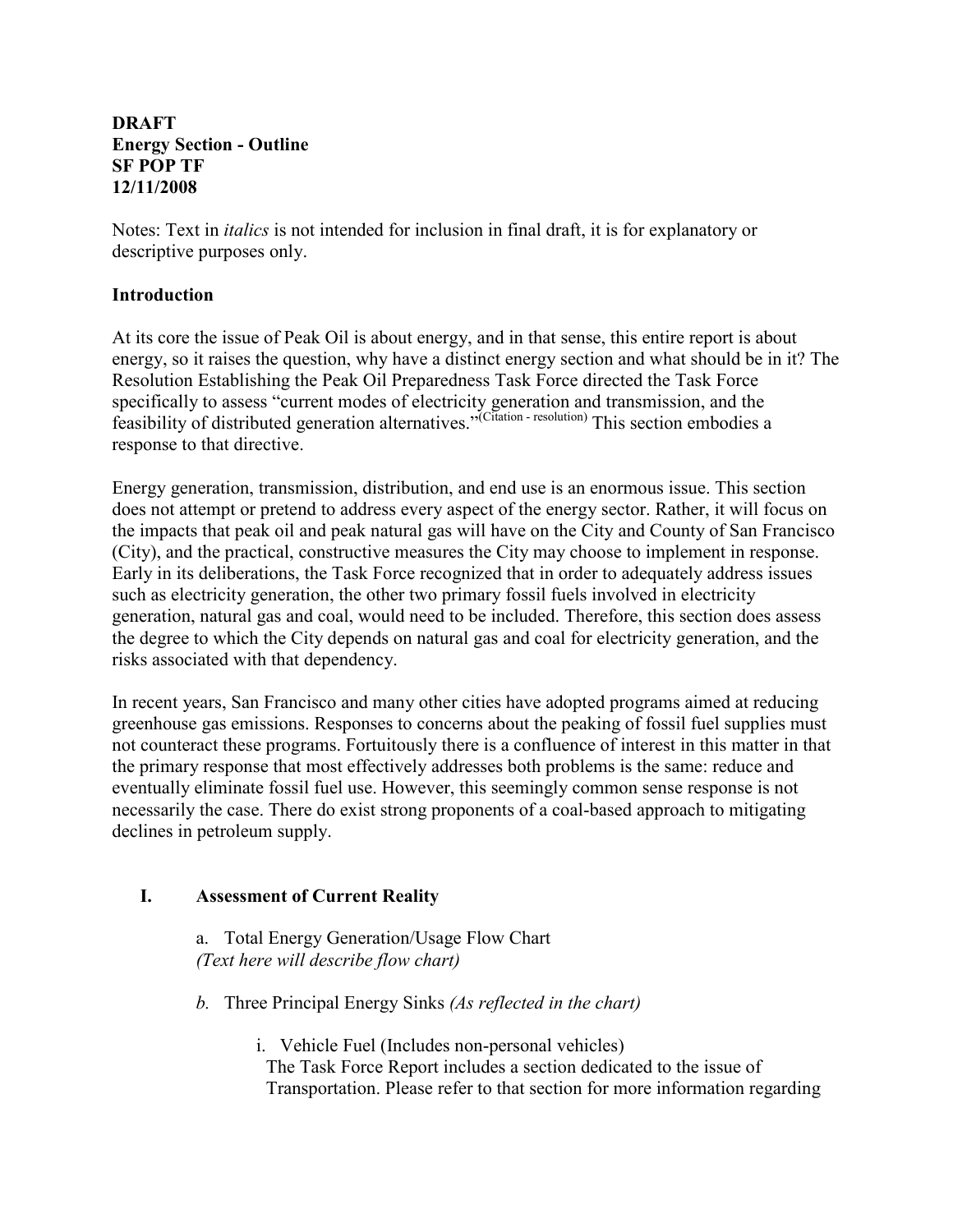that sector. Some modes of transportation depend on grid electricity. In addition, some scenarios for future mobility include substantial increases in the availability and use of plug-in hybrid electric vehicles (PHEVs) and pure Electric Vehicles (EVs), as well as electrification of currently nonelectrified transit lines. In these scenarios, significant increases in the load on the electrical utility are projected. The City must anticipate this potential increase in its forecasts.

- 1. Trips within SF
- 2. Trips to/from SF
- ii. Electrical Generation

1. PG&E (Projected Power Mix - 2008) (citation - PG&E) PG&E is a private corporation that provides natural gas and electric service to approximately 15 million people in a 70,000 square mile

service area in northern and central California that includes San Francisco, but excluding power for municipal buildings and services.<sup>(citation - PG&E)</sup>

- a. 44% Natural Gas
- b. 22% Nuclear

Nuclear fission power should not be included in the City's raft of options for addressing peak oil & gas. Once these plants are decommissioned, new sources must emerge to take their place. Nuclear power… (All of the damning bad news that's fit to print)

- c. 17% Large Hydroelectric
- d. 14% Renewable
	- i. Wind  $(2\%)$
	- ii. Solar  $(\leq 1\%)$
	- iii. Geothermal (4%)
	- iv. Biomass (4%)
	- v. Small hydroelectric (4%)

2. San Francisco Public Utilities Commission (SFPUC)

Provides electric power to meet the municipal requirements of the City, including power to operate Muni streetcars and electric buses, street and traffic lights, municipal buildings and other City facilities, including the airport. This comprises \_\_\_\_% total electrical power use in the City.(Citation - SFPUC)

- iii. Direct Use of Natural Gas
	- 1. Residential
		- a. Space Heating
		- b. Water Heating
	- 2. Commercial
		- a. Industrial Process Use
			- i. Co-generation
		- b. Space Heating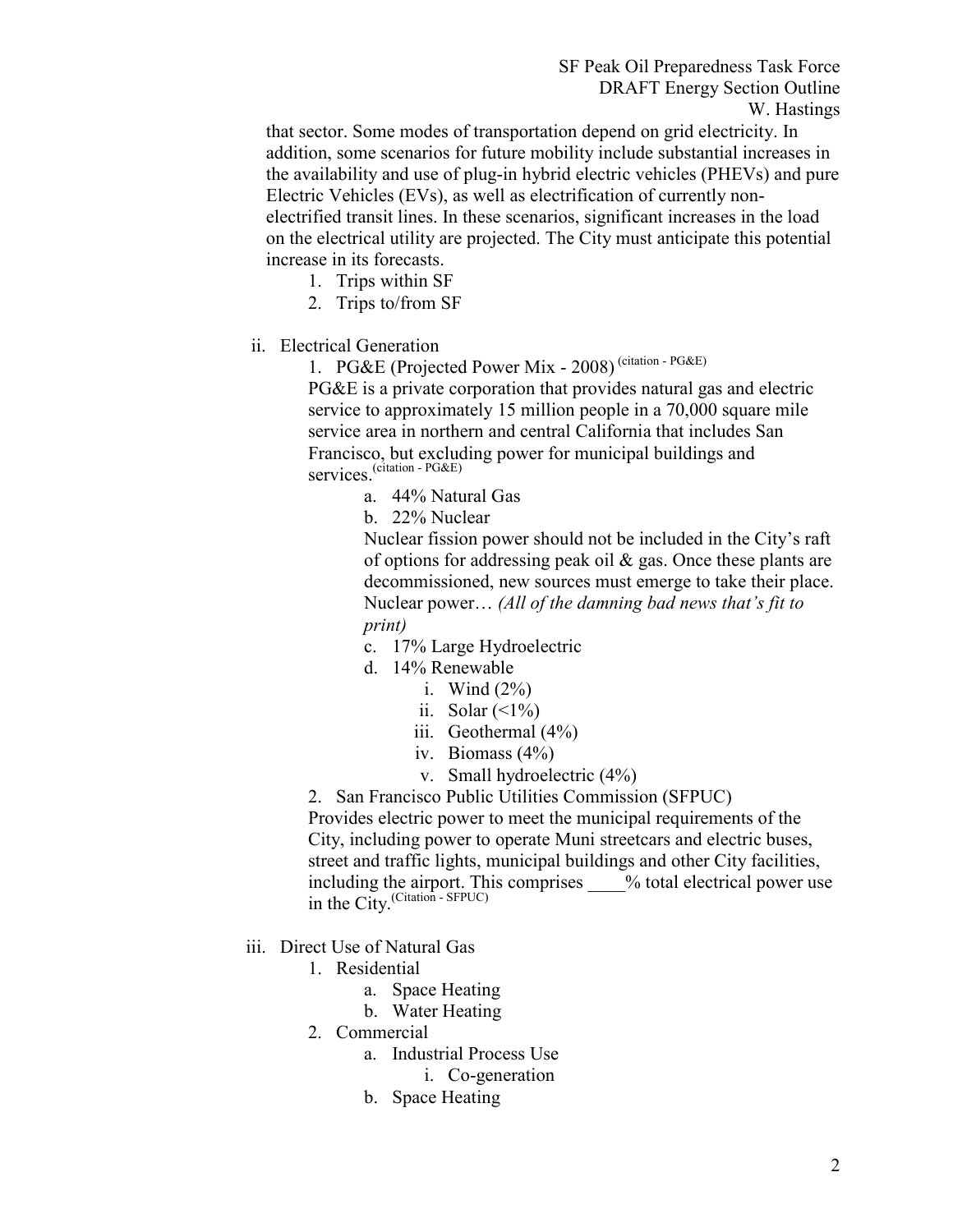## c. Water Heating

iv. Petroleum not part of electricity generation power mix (This bullet will discuss the fact that although oil is not used directly for power generation in the City power mix, oil is necessary in the "platform" that allows non-petroleum energy systems to function)

## II. Vulnerabilities.

The principal vulnerability is that so much, nearly all, of the sources of energy that we use to power our lives in San Francisco are fossil fuel sources.

- a. Oil (This will be covered very briefly here because it will be addressed in other areas of the Report)
	- i. Price
	- ii. Supply
- b. Natural Gas
	- i. Price

It is likely that the price of natural gas will be the limiting factor before actual economically significant shortages of supply become a reality. The eventual high prices due to competition and other factors will render natural gas effectively unavailable. Prices are notoriously difficult to predict with accuracy. Therefore, the Task Force recommends that the City adopt a general policy of erring on the side of high price estimates when conducting forecasts in this regard. For the periods when high estimated prices do not materialize, the City and consumers will benefit by unexpectedly lower prices. If prices are at or above anticipated estimates, the City will be better prepared than if lower estimates had been used.

ii. Supply

Natural gas production peaked in the U.S. in 1973. (citation - High Noon for Natural Gas) California and San Francisco increasingly rely on imported natural gas. (See graphic?)

- 1. Space Heating.  $(x\%)$  of natural gas consumed by the City is used to heat homes and businesses…
- 2. Water Heating.  $(x\%)$  of natural gas consumed by the City is used to heat water for homes and businesses…
- 3. Electric Utility (already addressed above)
- c. Coal
	- i. Price
	- ii. Supply
- d. Geographic Characteristics

San Francisco is perched at the end of a long narrow peninsula…

(Note somewhere in report that the fact that we are surrounded by water may be advantageous in some respects)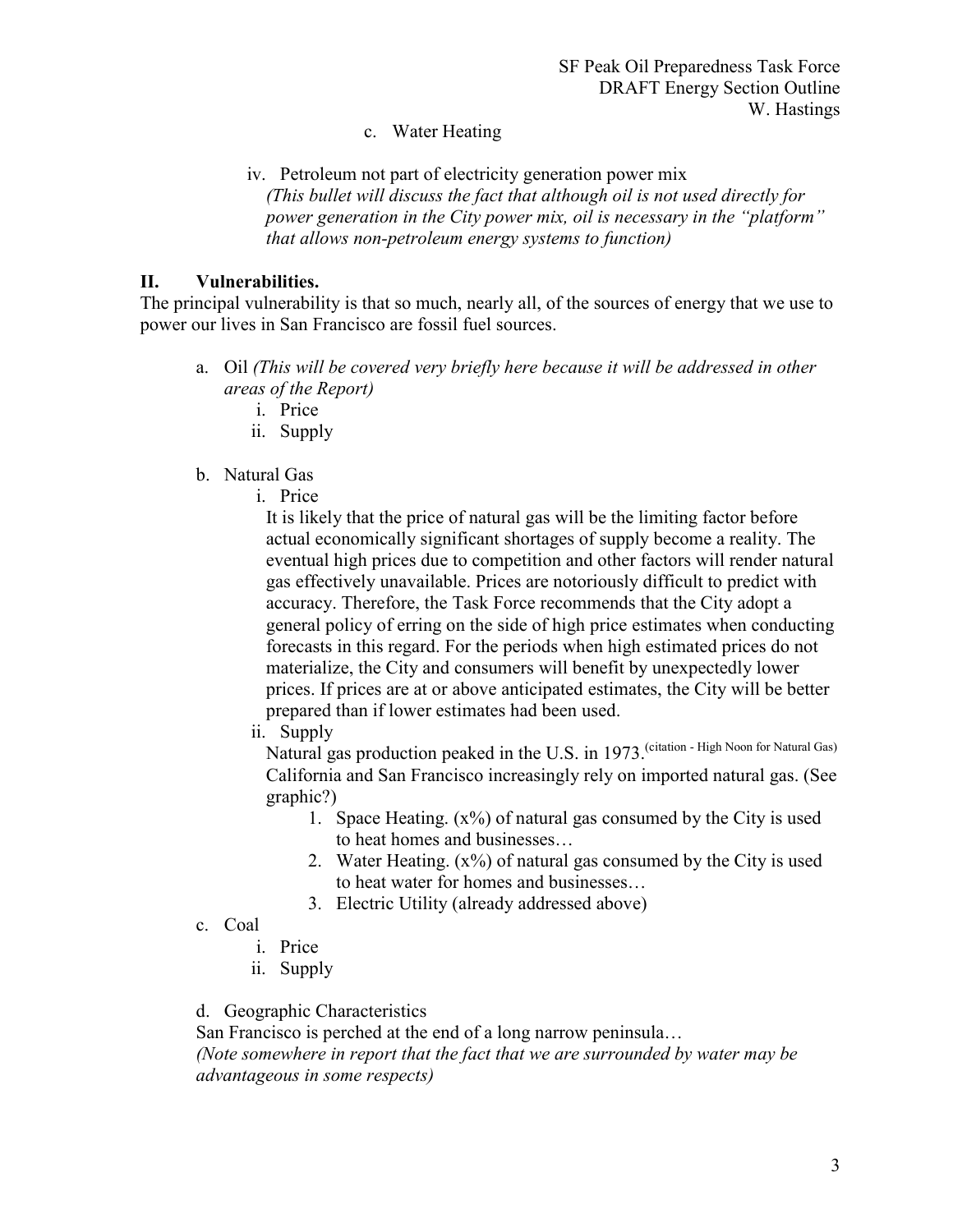## III. Mitigation Strategies

#### a. Demand Side Management

Demand reduction may turn out to be the single most important response in addressing peak oil  $\&$  gas. All of the alternative and renewable energy possibilities will likely only fill a fraction of current energy demands. (This section will contain an assessment of how much energy can be saved by maximizing energy efficiency)

A critical component of implementing demand mitigation measures is having the trained workforce available to do the actual work of retrofitting buildings and installing cleaner more energy efficient systems.

i. Conservation

Strictly speaking, conservation and energy efficiency are two different things, but they are closely related. Energy efficiency is a form of conservation. Energy efficiency means using a low wattage compact fluorescent light bulb that puts out as much light as a higher watt incandescent bulb. Conservation means turning off the light. Most of what this report will recommend falls under the category of energy efficiency technology implementation. However, the Task Force feels that the City should not forget the value of promoting conservation as a public education imperative.

ii. Energy Efficiency

Energy Efficiency measures have the potential to give the City the greatest "bang for the buck" in terms of mitigating demand. (Cite some figures or reference to chart). Powerful momentum is building on a national level to inaugurate a "green economy" that will be comprised of thousands newly trained in "green collar jobs" to retrofit existing homes and businesses with things as simple as weather-stripping and water heater jacketing to installing the latest energy efficient technologies. The City can take a lead in this arena by establishing a green jobs workforce development program to train and place people in this vocation.

iii. Smart Grid

The "smart grid" concept is basically creating an energy Internet - replacing the conventional system of monolithic, centralized power generation with little ability for the generator to communicate with the consumer within the system. The smart grid is a decentralized system where a web of interactive electronic communication exists between large generation centers, distribution nodes, smaller distributed generation, and end users. Advantages of the smart grid are that it increases efficiency, reduces peak demand, and allows for small, distributed renewable energy generators.<sup>(citation</sup> - multiple sources)

## b. Supply Side Management

(This section will contain an assessment of how much energy can be generated in the city by each method. Combining the theoretical maximum of solar in SF, plus the Community Choice Aggregation plan to put solar and wind along the Hetch-Hetchy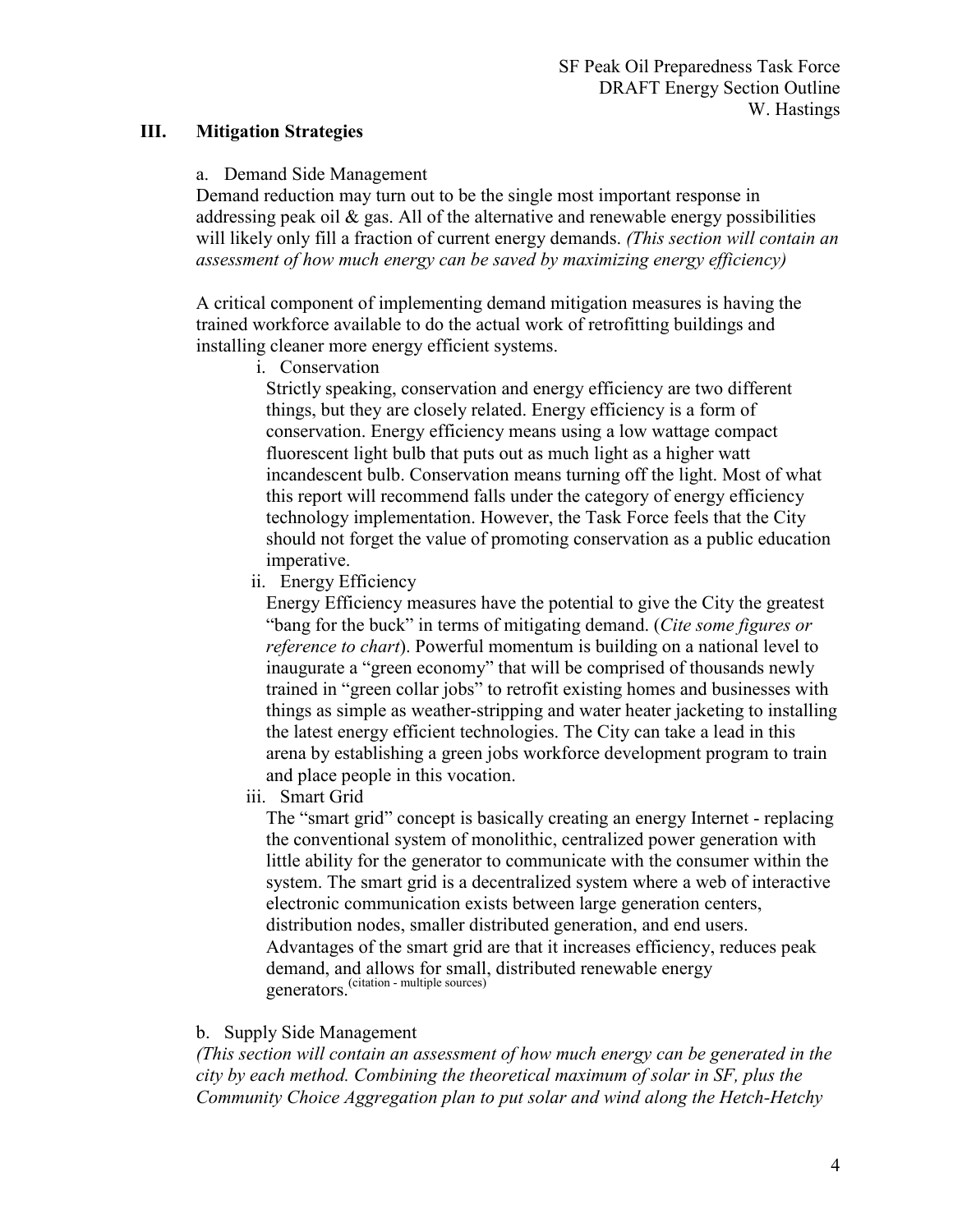corridor, plus CCA's energy use reduction plan, to get a picture of what the prospects are for powering the City)

As with demand management, a trained workforce will be needed to do the work of installing new cleaner, renewable energy infrastructure.

- i. Community Choice Aggregation (CCA)
- ii. Feed-in Tariffs

A feed-in tariff is a mechanism that allows small renewable generators to sell their power to utilities at predefined terms and conditions. In early 2008 the California Public Utilities Commission (CPUC) made new feed-in tariffs available for the purchase of up to 480 MW of renewable generating capacity from small facilities.(Citation - CPUC) Pursuant to this, effective February 2008, PG&E will purchase power from our customers who install eligible renewable generation up to 1.5 MW in size<sup>(Citation PG&E)</sup>

iii. Renewable Energy "Roadmap"

Currently, no comprehensive plan exists that would result in the City ceasing its dependence on fossil fuels. The City - SFE, SFPUC - should produce a plan that would do so, combining robust energy demand reduction with aggressively increased cleaner renewable energy infrastructure investments. Such a plan should have near 100% clean renewable energy as its objective. (Combine with the revised ERP?)

iv. Renewable Energy Infrastructure Implementation

The key to risk mitigation in this arena is diversification. There is no single energy source currently known that can replace petroleum or natural gas. It is also unlikely that any combination of known non-fossil, non-nuclear alternatives will be able to meet current or projected demand. However, some combination of all non-fossil alternatives combined with robust programs of conservation, energy efficiency, and localization, may be the best way to approach mitigation. An aggressive program, whether in the context of CCA or not, will be an inevitable key to transitioning out of the fossil fuel era.

- 1. Solar Photovoltaic
	- a. Distributed
	- b. Concentrated Solar Power (CSP)
- 2. Solar Thermal
- 3. Wave Power
- 4. Tidal Power

Between 2001 and 2008 the CITY investigated the possibility of harnessing the power of the tidal current flowing through the Golden Gate into and out of the San Francisco Bay. Currently the investigation is on indefinite hold.<sup>(citation - Broomhead)</sup> (More here about why not)

- 5. Wind
	- a. Urban (land-based) Wind
	- b. Offshore Wind
- 6. Geothermal
	- a. Conventional
	- b. Enhanced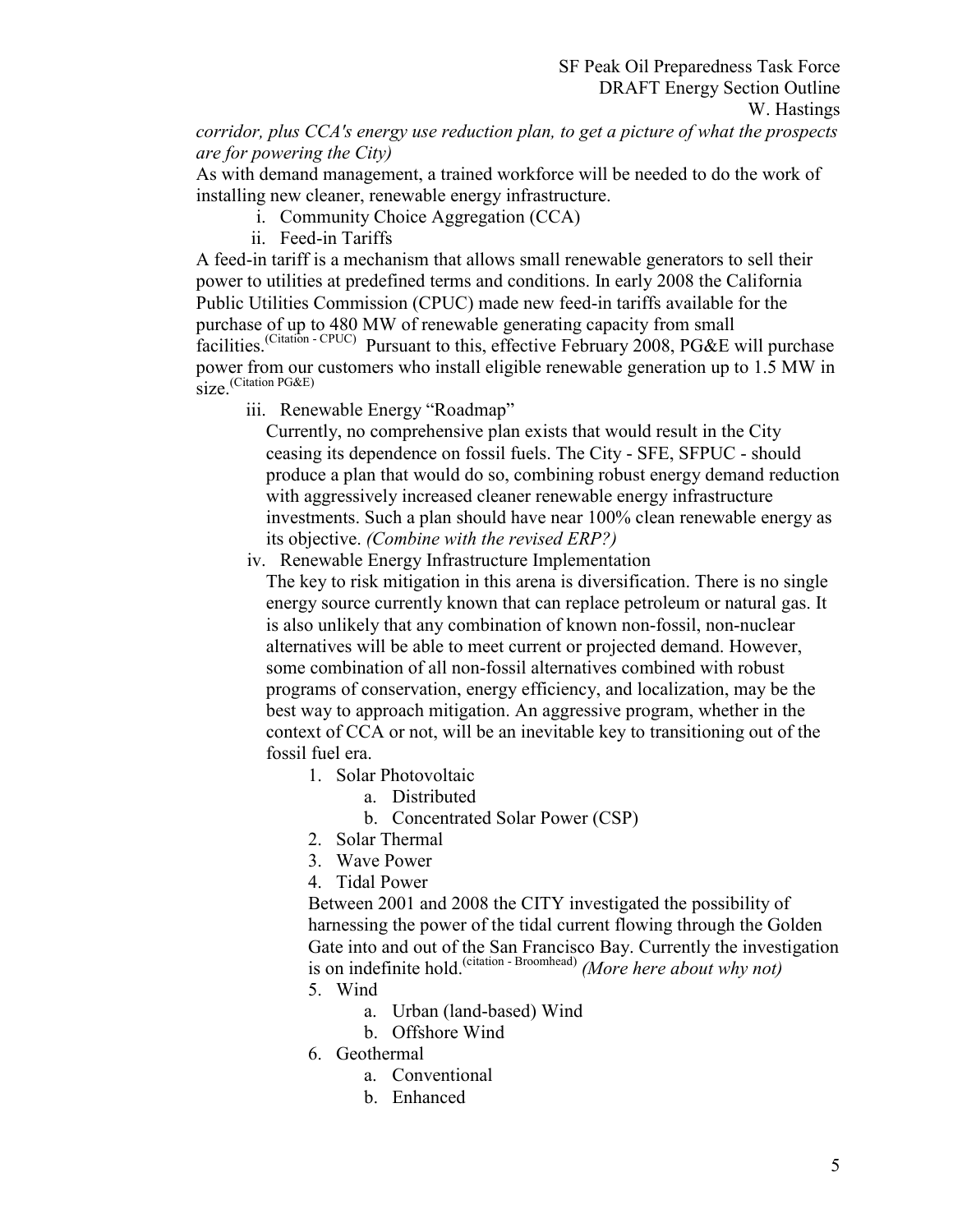# IV. Recommendations

(These are not currently prioritized and may end up being categorized/condensed, and will certainly be prioritized)

- a. Initiate a Formal Interagency Request for Information and Advisement. The City should initiate a formal inquiry submitted to appropriate state and/or federal (maybe even international?) agency/s (DoE, EIA, IEA, etc.) seeking information and guidance on the issue, specifically seeking recommendations on long range risk management and advance mitigation measures. (Perhaps pointing to Hirsh Report and/or more recent info, or based on recent gas/oil price volatility, or all of the above.)
- b. Community Choice Aggregation. The City should reassert Community Choice Aggregation as a central organizing principle in the effort to advance the rapid implementation of sustainable renewable energy systems. (more)
- c. Establish a "Division of Energy and Fuel Transition." The City should establish the "Division of Energy and Fuel Transition" (DEFT) within SFE or the SFPUC. Such a Division would be responsible for:
	- i. Infrastructure investment analysis that takes into account a constricting fossil fuel universe
	- ii. Operating an "Energy Transition Resource Center" that would provide information and services to residents and businesses to assist them in "decarbonizing" their energy consumption
	- iii. (more)
- d. Roadmap to Sustainability. (Or the Renewable Energy Roadmap?) The City should direct SFE and SFPUC to work together to produce a new integrated long term energy/electricity resource plan similar to the 2002 ERP, retaining consideration of the drivers of that effort (environmental justice, public health, and energy deregulation) but updated to take into account fossil fuel scarcity considerations, and explicitly incorporating the goal of ending dependency on fossil fuels. The plan should also include a requirement that, once the report is published, several follow-up public meetings in the months and years ahead should be held to address the status of implementation of the plan.
- e. Renewable energy Portfolio Diversification. The City should adopt an approach that seeks to diversify to the greatest extent possible its renewable energy portfolio. Such a diverse portfolio would include (but by no means be limited to) robust programs to implement the following:
	- i. The City should promote solar thermal to offset the  $(x\%)$  natural gas used to heat water
	- ii. (more)
- f. Smart Grid. The City should embrace and embark on a program to implement Smart Grid technology.(More) For further information on smart grid development